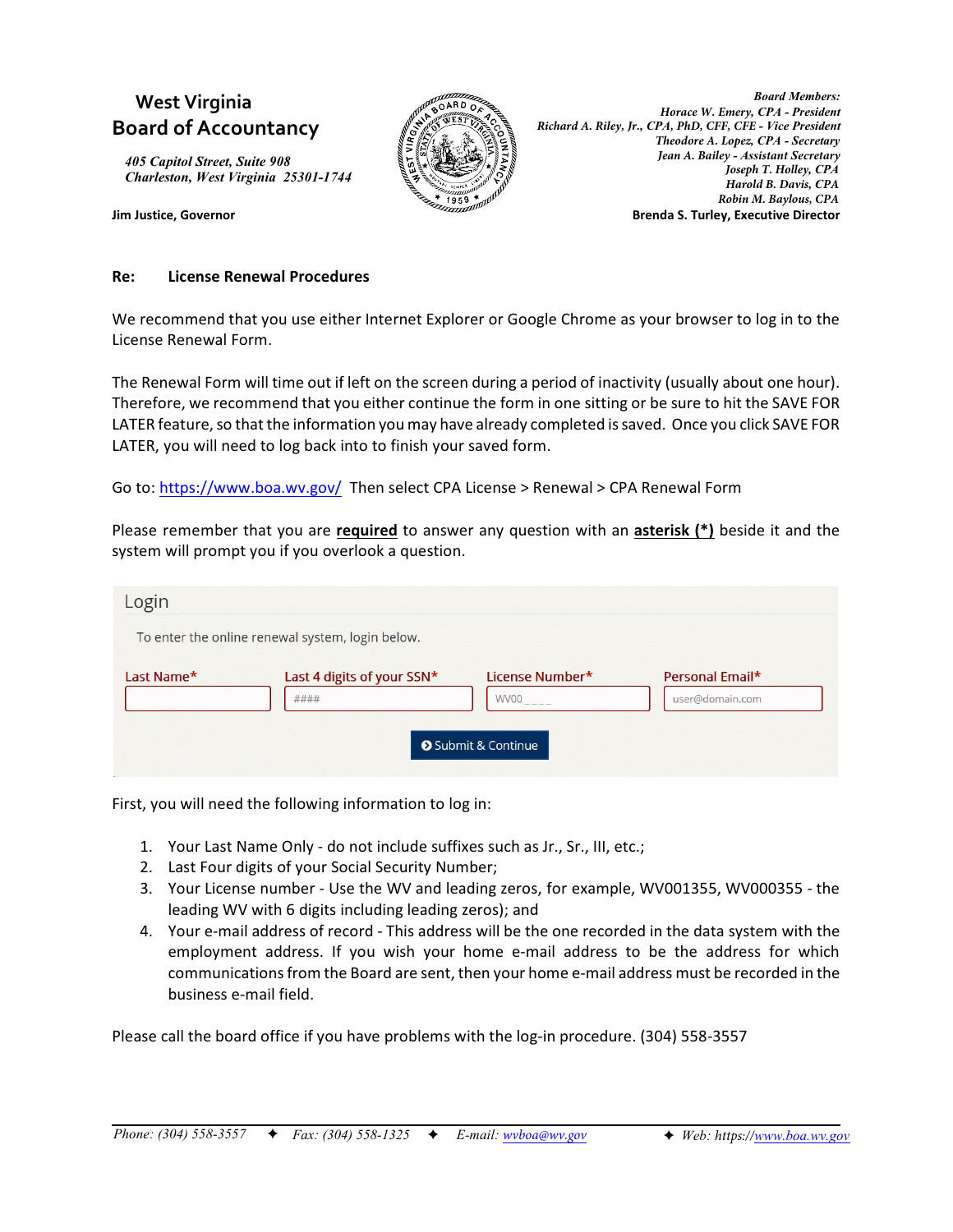## **Save For Later feature**

After you complete the first page of the form, you may select **Save for Later** and your form will be saved for your next log-in. When you log back in, you will need to CONTINUE through the pages until you come to the last question you answered.

Do **not hit your browser's BACK button** as you progress through the renewal pages. If you must change an answer on a previous page, click EXIT (at the bottom of the page) and come back into the renewal form or SAVE FOR LATER and correct it as you progress through the pages.

# **Page 1 - Renewal Option**

**Renew License - Active Status**

Choose "YES" if you wish to renew your license to practice. You will be taken to a screen with your license information.

# Choose "NO" if you do not wish to renew.

A "NO" answer will take you directly to a CERTIFY page requiring you to attest that the information you are submitting is true and correct. Check mark that you agree, choose SUBMIT and CONTINUE. The next page will indicate that you have submitted your information successfully and allow you to create an ADOBE file of your renewal for download and save or print. A "NO" answer will change your status to INACTIVE once it is approved in the system.

# **Page 2** - **Licensee Information**

Informational section only - this section will indicate the name, license number and the current expiration date that the Board has on record.

## **Personal Information**

This section will give you the opportunity to change your name, address, business address, and contact information such as phone, fax and e-mail address. The e-mail address you indicate as the business e-mail will be considered the "email address of record" and the information you will use to log in to any forms for which you have access.

## **Name change**

In order to change your name in the online system, you will need to upload a copy of the legal document that changed your name. Please provide in Adobe .pdf format as indicated below.

- ▶ Changed by Court Order provide a scanned Adobe file of the court document that allowed your name to change.
- < Changed due to Marriage provide a scanned Adobe file of an official Marriage Certificate.
- Changed due to Divorce provide a scanned Adobe file of the first page indicating the Civil Action number and the page which indicates your name change. (Please do not provide the entire document.)

**Title Change**: You may indicate any new titles or designations that you wish to make public. (e.g., PhD, CFE, etc.)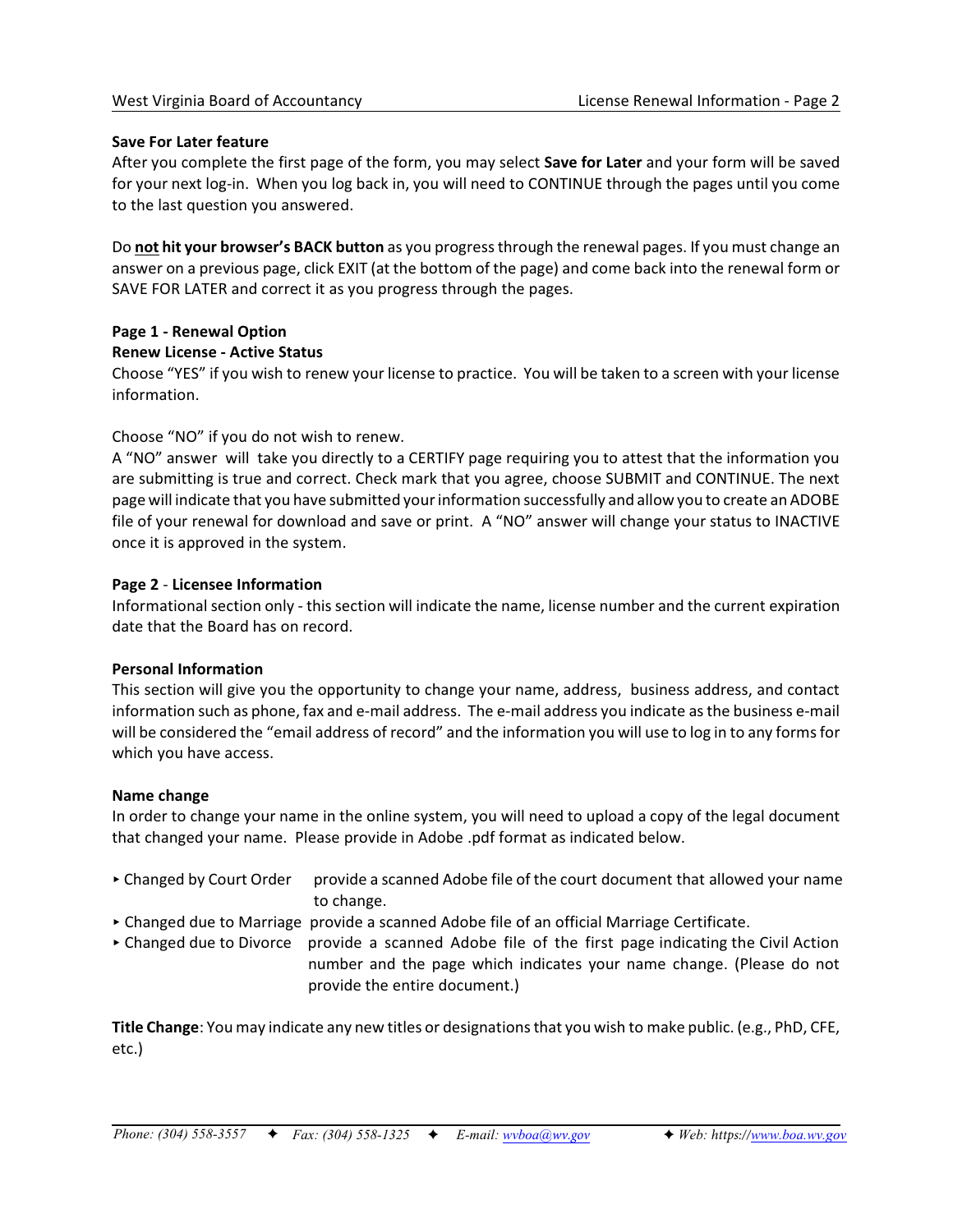**Contact Information change**: If your home address, phone, fax, or e-mail are different than that shown on your record on the screen, you are given the opportunity to change it here. Since this is a new system, the Board requests that you review the COUNTY information and correct any errors in the home and/or business counties.

**Business Contact Information**: If your business address, phone, fax, or e-mail are different than that shown on the screen, you are given the opportunity to change it here. Since this is a new system, the Board requests that you review the COUNTY information and correct any errors in the home and/or business counties.

You will also be given the opportunity to indicate where you wish correspondence via the U.S. Postal Service to be mailed - home or business. **The public address is the address that will be shown through the online verification system.** Please choose carefully, as this will be considered your public address for any printed roster of licensees, etc. (You may not choose Business Address if you do not have a business address. In that case, Board staff will change the setting to your home address.)

# **Page 3 - Other Licenses**

The first box indicates the states that have previously been reported to the Board. The next box will contain the same information, but allow you to add or remove states, if applicable. The information in the second box will then become the states on record.

# **Race/Ethnicity**

Choose from the choices in the drop-down menu.

# **Eligibility Questions**

Answer all questions truthfully. You will be given an opportunity to explain any YES answers to questions 4 to 11 once you finish this page.

## **Page 4 - Explanations**

**This page will allow you to provide an explanation to YES answers to questions 4 to 11**. If you did not answer YES, then the Explanations page will not queue.

# **Page 5** - **Child Support Questions**

**Page 6 - Certify** - Check mark the box to attest that you are providing true and correct information.

## **Page 7 - Payment Options Page**

This page will give you the opportunity to select whether you personally will be paying for the renewal or if you are answering the questions and your firm will be paying for the renewal.

If you select that you will be paying for the renewal, the system will advance you to the Payment Page.

If you select that your firm will be paying for your renewal, the system will advance you to the Successful Renewal page. You will not be able you to print your license until your firm has made payment and your renewal has been approved into the system.